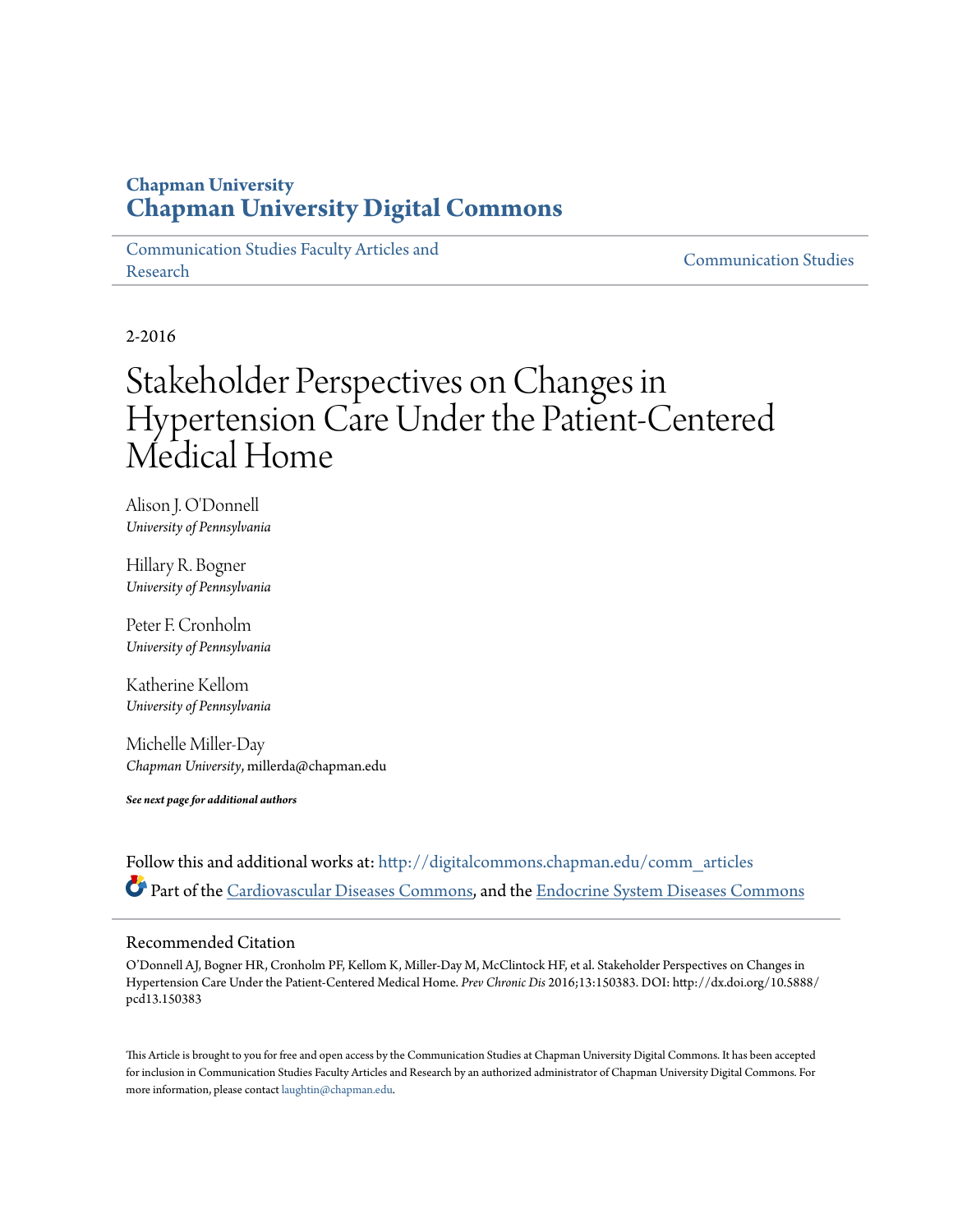# Stakeholder Perspectives on Changes in Hypertension Care Under the Patient-Centered Medical Home

#### **Comments**

This article was originally published in *Preventing Chronic Disease*, volume 13, in 2016. [DOI: 10.5888/](http://dx.doi.org/10.5888/pcd13.150383) [pcd13.150383](http://dx.doi.org/10.5888/pcd13.150383)

#### **Copyright**

The United States Government has placed this work in the public domain to be used and reproduced by anyone without permission.

#### **Authors**

Alison J. O'Donnell, Hillary R. Bogner, Peter F. Cronholm, Katherine Kellom, Michelle Miller-Day, Heather F. de Vries McClintock, Elise M. Kaye, and Robert Gabbay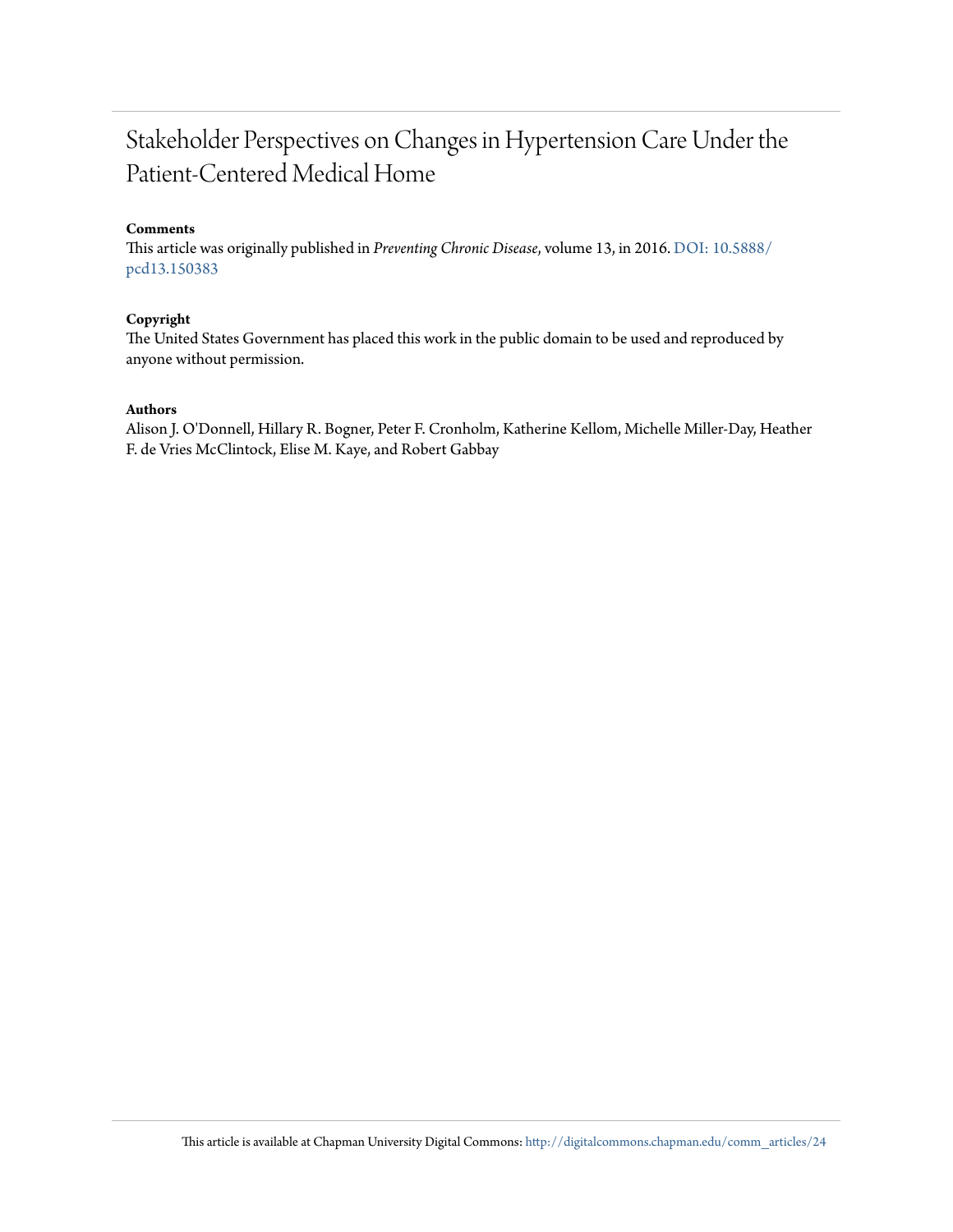# PREVENTING CHRONIC DISEASE HEALTH RESEARCH, PRACTICE, AND POLICY Volume 13, E28 FEBRUARY 2016

ORIGINAL RESEARCH

# Stakeholder Perspectives on Changes in Hypertension Care Under the Patient-Centered Medical Home

Alison J. O'Donnell, DO, MPH; Hillary R. Bogner, MD, MSCE; Peter F. Cronholm, MD, MSCE, FAAFP; Katherine Kellom, BA; Michelle Miller-Day, PhD; Heather F. de Vries McClintock, PhD; Elise M. Kaye, CNM; Robert Gabbay, MD, PhD

Suggested citation for this article: O'Donnell AJ, Bogner HR, Cronholm PF, Kellom K, Miller-Day M, McClintock HFV, et al. Stakeholder Perspectives on Changes in Hypertension Care Under the Patient-Centered Medical Home. Prev Chronic Dis 2016; 13:150383. DOI: http://dx.doi.org/10.5888/pcd13.150383.

### PEER REVIEWED

### Abstract

### **Introduction**

Hypertension is a major modifiable risk factor for cardiovascular and kidney disease, yet the proportion of adults whose hypertension is controlled is low. The patient-centered medical home (PCMH) is a model for care delivery that emphasizes patientcentered and team-based care and focuses on quality and safety. Our goal was to investigate changes in hypertension care under PCMH implementation in a large multipayer PCMH demonstration project that may have led to improvements in hypertension control.

### **Methods**

The PCMH transformation initiative conducted 118 semistructured interviews at 17 primary care practices in southeastern Pennsylvania between January 2011 and January 2012. Clinicians  $(n = 47)$ , medical assistants  $(n = 26)$ , office administrators  $(n = 16)$ 12), care managers ( $n = 11$ ), front office staff ( $n = 7$ ), patient educators ( $n = 4$ ), nurses ( $n = 4$ ), social workers ( $n = 4$ ), and other administrators  $(n = 3)$  participated in interviews. Study personnel used thematic analysis to identify themes related to hypertension care.

### **Results**

Clinicians described difficulties in expanding services under PCMH to meet the needs of the growing number of patients with hypertension as well as how perceptions of hypertension control differed from actual performance. Staff and office administrators discussed achieving patient-centered hypertension care through patient education and self-management support with personalized care plans. They indicated that patient report cards were helpful tools. Participants across all groups discussed a team- and systems-based approach to hypertension care.

### **Conclusion**

Practices undergoing PCMH transformation may consider stakeholder perspectives about patient-centered, team-based, and systems-based approaches as they work to optimize hypertension care.

### **Introduction**

Hypertension is a modifiable risk factor for cardiovascular and kidney disease (1), yet the proportion of adults whose hypertension is controlled is approximately 44% (2,3). Leading primary care organizations introduced the patient-centered medical home (PCMH) to address high costs and poor health outcomes, particularly those related to chronic medical conditions such as hypertension (4). The objective of the PCMH model of care is to have a centralized setting that facilitates partnerships between patients and their personal physicians and, when appropriate, the patient's family (4).

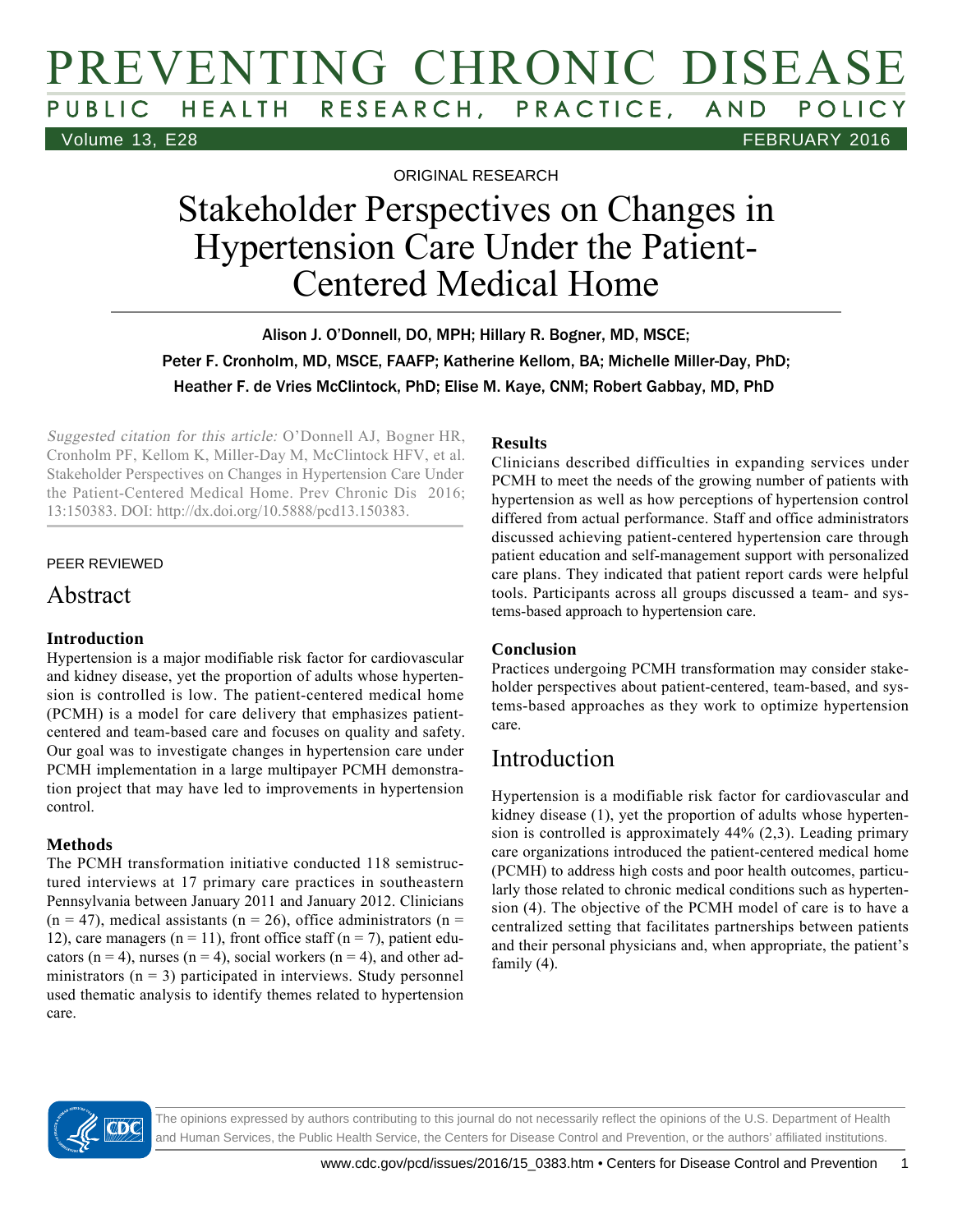Several studies demonstrated associations between use of the PCMH model and improvements in the proportion of patients achieving hypertension control (blood pressure <140/90 mm Hg) (5–7). Findings from qualitative studies described electronic health records (EHRs), patient-centered care, the use of protocols or guidelines, and commitment from leadership, providers, and staff (8–11) as facilitators of improving hypertension control. Conversely, participants felt that concerns about the accuracy of blood pressure measurement, a lack of time and resources, a lack of protocols, and patient-level factors (8–10) were barriers to improving hypertension control.

In this study, in contrast to previous work  $(5-7)$ , we examined hypertension management in the context of the PCMH, a model becoming widely adopted in primary care settings. We also explored perceptions of a range of stakeholders identified by participating sites, including nurses, clinicians, administrators, and social workers. Understanding stakeholders' perceptions is important for successful hypertension management in the context of the PCMH (11). Our goal was to investigate the changes in hypertension care under PCMH implementation in a large multipayer PCMH demonstration project that may have led to a greater proportion of patients achieving hypertension control. Themes about stakeholder perceptions were used to help understand key factors involved in improving hypertension care in the context of the PCMH.

# Methods

Our study was part of an evaluation of the PCMH transformation process in primary care practices. Practices participated in the first regional rollout of a state-led, statewide, multipayer-supported Chronic Care Initiative. In all, 17 primary care sites in southeastern Pennsylvania participated in a mixed-methods evaluation of the PCMH transformation initiative focused on improving care for patients. Previously published work contains details on the setting and context of this initiative (6). The institutional review boards of both the University of Pennsylvania and Pennsylvania State University approved the study protocol.

Study personnel conducted semistructured individual interviews between January 2011 and January 2012. The research team included individuals with expertise in health services research, qualitative methods, communication, health information technology, primary care, and endocrinology. Research team members developed interview guides based on a literature review of the PCMH and practice transformation. Three standardized interview guides were created for 1) clinicians (physicians and nurse practitioners whose primary role was not care management), 2) staff (medical assistants, nurses, front office staff, care managers, social workers, and health educators), and 3) administrators (office

managers and health system administrators/executives). Participants were asked to describe their experiences with implementing the PCMH model at their practice (ie, personal history, their understanding of a PCMH, the process of practice and personal transformation, and lessons learned from the transformation experience). For example, participants were asked "What has the PCMH meant to your practice? What has changed since the start of the medical home/Chronic Care Initiative? How widespread are the changes across the practice?" Participating sites identified key stakeholders to interview. We obtained consent from each participant, and interviews were conducted in private locations at each practice site and lasted approximately 30 minutes. Interviews were conducted until the research team felt that data saturation was reached.

QSR International's NVivo 9 software was used to organize and manage qualitative data throughout the analytic process (12). Deidentified transcripts were entered into an NVivo database. Thematic analysis, which involves iterative development of theories about what is occurring in the data, was used to analyze the data (13–15). Team members coded transcripts independently, making notes of topics emerging from the data. The coding schema was developed through weekly team meetings in which data were explored line by line to reach consensus on topics, address discrepancies, combine similar topics into broader categories, and define the preliminary codes for analysis (16).

### Results

The practices included 7 internal medicine practices, 6 family medicine practices, and 4 nurse-practitioner–led practices in urban  $(n = 11)$  and suburban  $(n = 6)$  settings. A total of 118 semistructured interviews were conducted with clinicians  $(n = 47)$ , medical assistants ( $n = 26$ ), office administrators ( $n = 12$ ), care managers ( $n = 11$ ), patient educators ( $n = 4$ ), front office staff ( $n = 7$ ), nurses ( $n = 4$ ), social workers ( $n = 4$ ), and other administrators ( $n = 4$ )  $= 3$ ) (Table).

Participants emphasized the challenges involved in providing hypertension care and discussed the following themes related to changes in hypertension care under the PCMH: 1) patient-centered hypertension care, 2) a team approach to hypertension care, 3) a systems-based approach to quality (Box). Overall, participants were generally optimistic about improving hypertension care and felt that "the collaborative [PCMH model of care] provides a move in the right direction."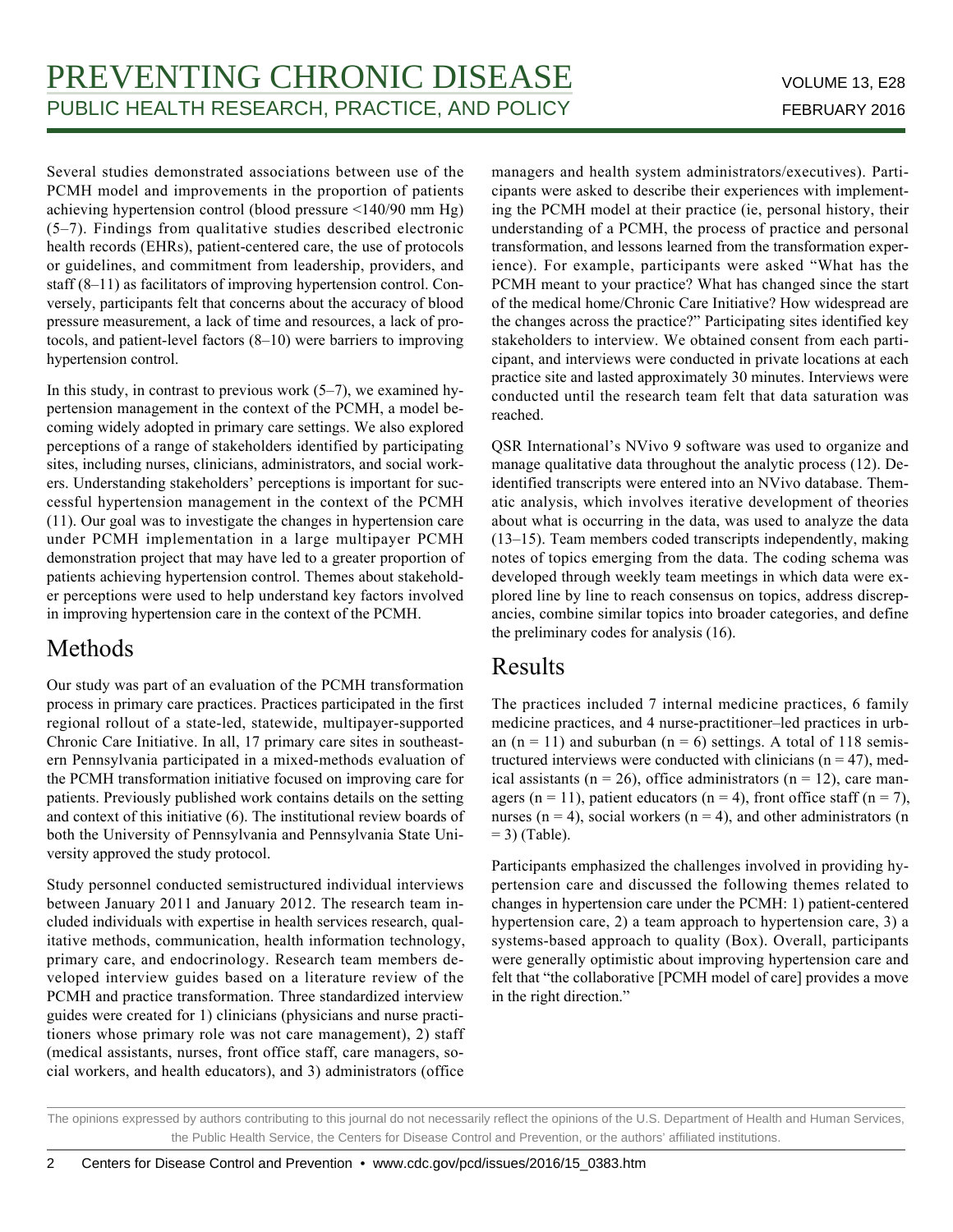Box. Central Themes and Subthemes Related to Hypertension Care in the Context of the Patient-Centered Medical Home

| Theme                                         | Subtheme                                                                                                                                                                                                                                                                                                                                                                                                                                                                       |  |  |  |  |
|-----------------------------------------------|--------------------------------------------------------------------------------------------------------------------------------------------------------------------------------------------------------------------------------------------------------------------------------------------------------------------------------------------------------------------------------------------------------------------------------------------------------------------------------|--|--|--|--|
| Challenges of<br>hypertension<br>control      | Prevalence of hypertension as a health issue.<br>Perceptions of hypertension control versus<br>actual performance                                                                                                                                                                                                                                                                                                                                                              |  |  |  |  |
| Patient-<br>centered care                     | • Patient education related to hypertension<br>Self-management support though<br>personalized hypertension care plans                                                                                                                                                                                                                                                                                                                                                          |  |  |  |  |
| A team<br>approach to<br>care                 | Team formation to support hypertension care<br>Expansion of staff roles and responsibilities<br>Staffing and training of personnel providing<br>hypertension care<br>Communication across the health care team                                                                                                                                                                                                                                                                 |  |  |  |  |
| A systems-<br>based<br>approach to<br>quality | Development of infrastructure (ie, electronic<br>health records [EHRs] and protocols) to<br>facilitate hypertension care<br>Creation of patient registries to identify at-risk<br>populations with uncontrolled hypertension<br>Performance feedback to facilitate quality<br>improvement of hypertension care<br>Practice disruption as a result of EHR<br>implementation and registry development<br>Limited customization of the EHR as a barrier<br>to quality improvement |  |  |  |  |

### Challenges of hypertension control

Clinicians described the prevalence of hypertension in their primary care practices and how perceptions of hypertension control differed from actual performance. One clinician described the prevalence of hypertension and the difficulty of expanding services under the PCMH from patients with diabetes to the large number of patients with hypertension. "Moving to other illnesses has actually been a challenge. . . . We have 1,600 diabetics. But we have 9,000 people with hypertension" (Clinician No. 03, Site P).

Clinicians also reflected on the challenges in their practices in achieving hypertension control and the discrepancies between goal attainment and real performance: "I felt terrible about the fact that ... we can't control more than 30% or 40% of our hypertension patients. . . . The data was eye-opening" (Clinician No. 01, Site Q).

### Patient-centered hypertension care

A key feature of the PCMH model of care is patient-centered care in which a partnership among practitioners, patients, and patients' families ensures that decisions respect patients' wants, needs, and preferences and that patients have the education and support they need to make decisions and participate in their own care (4). Staff and office administrators in particular discussed achieving patientcentered hypertension care through patient education and selfmanagement support with personalized care plans. Practice staff were predominantly responsible for providing patient education. Patient report cards were reported to be useful. "We have nurse case management meetings with [the patients]. We have medical assistants sit with them. They all have their own set of personal goals that they take home with them" (Office Administrator No. 01, Site O). "Well, they come in, have their blood pressure taken, we'll print out a report card . . . it tells them blood pressure last time and now . . . and it's teaching them and helping them" (Medical Assistant No. 02, Site N).

### A team approach to hypertension care

Care that is comprehensive and coordinated is central to the PCMH model of care. Under this model, a team of care providers is wholly accountable for a patient's physical and mental health care needs, including prevention and wellness, acute care, and chronic care (4). In the context of the PCMH, participants across all groups extensively discussed a team approach to hypertension care. For example, role expansion for front desk staff and medical assistants involved more responsibility and engagement with patients. Subthemes included team formation (5 participants), expansion of staff roles and responsibilities (6 participants), staffing and training of personnel (9 participants), and communication across the health care team (7 participants). "Patient care has really improved. . . . Everybody is working more as a team" (Nurse No. 01, Site E).

However, challenges to practice infrastructure change also emerged, including issues related to staffing and training of personnel and communication among the health care team. Clinicians and staff now needed to communicate more, help each other to anticipate problems, and encourage patient involvement in care. This was hampered by high office turnover.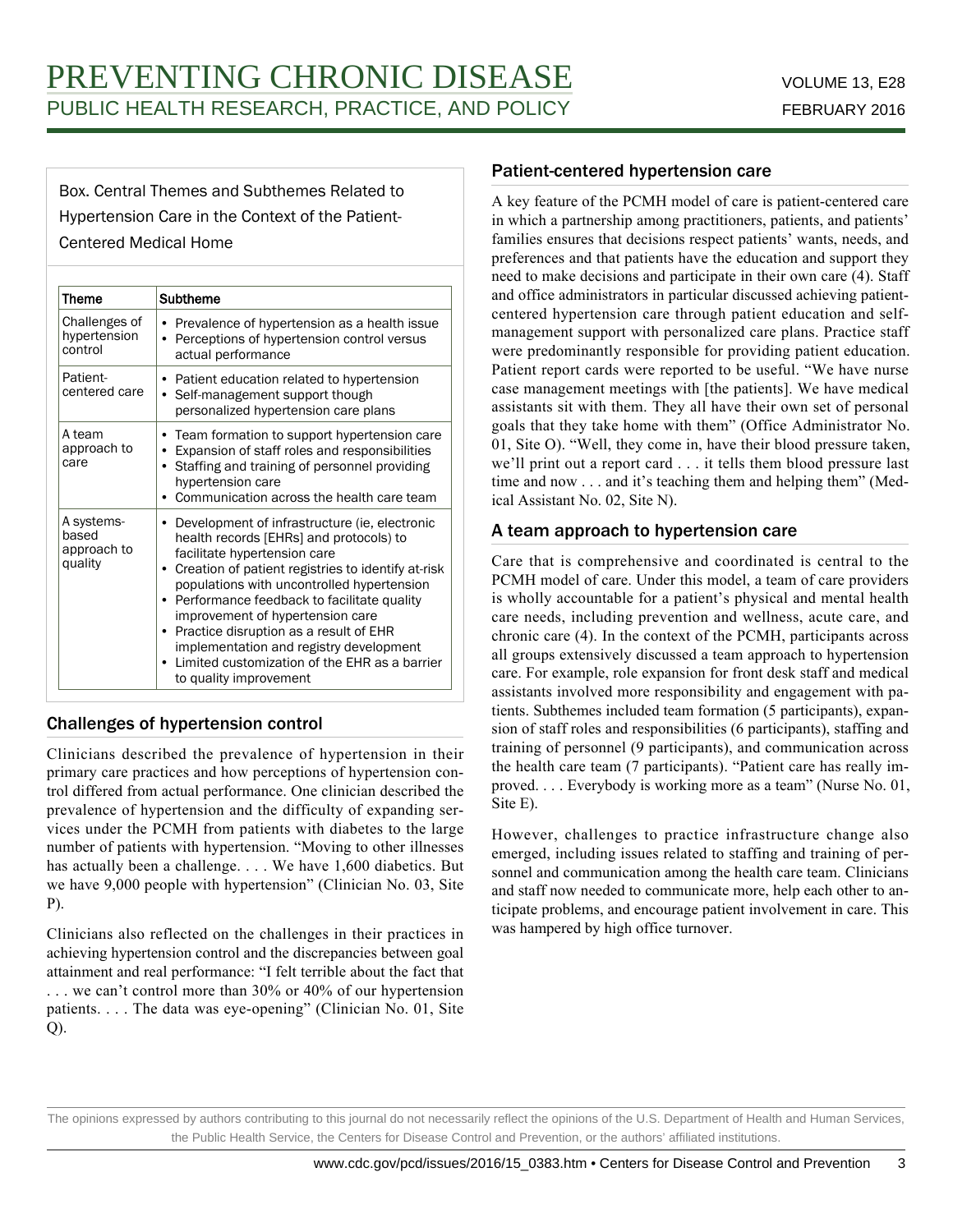I think the challenge, in addition to the clinicians all getting on the same page, is staff turnover in primary care practices is pretty high. It's a tough job. It's hard to find good people, and so when you're bringing new people in regularly, it's not like the factory model that it was before. This is sort of a philosophy of care. (Clinician No. 01, Site O)

Staff role identity developed under the PCMH to support coordinated care. Training of personnel and regular meetings within the health care team facilitated this transition. Both clinicians and staff had to realize that care was a partnership between patients and the practices as a whole. "We have meetings once a month with everyone, and we always talk about, okay, this is new now. . . . So everybody hears the same thing. . . . We're all in the same boat" (Office Administrator No. 01, Site O).

### A systems-based approach to quality

A key feature of the PCMH is a commitment to quality and safety. Clinicians and staff enhance quality improvement to ensure that patients and families make informed decisions about their health (4). Participants across all groups discussed a system-based approach to quality of hypertension care. Subthemes included leveraging the EHR to develop patient registries to identify patients with hypertension (4 participants) and using performance feedback from the EHR to promote quality improvement (5 participants).

One care manager described the EHR as "really state of the art" because of the built-in clinical decision-support system that helped facilitate hypertension treatment. However, EHR customization was limited, making integration of the EHR into practice operations challenging. Although this challenge was partially mitigated by training of staff, several clinicians felt that the EHR system did not aid with the new focus on holistic care and more comprehensive treatment.

There's a "chief complaint" field where MAs [medical assistants] select from a menu of the chief complaints. And this is an area that does get tricky, and we did a lot of work on training them to pick the appropriate complaints because . . . you're coming here for diabetes, hypertension, what's your symptom? (Clinician No. 01, Site X)

Most participants commented that the ability of the EHR to provide feedback to clinicians and staff was invaluable: "I say pull 30 charts of your hypertensive patients out and see how many of them are controlled, and come back and tell me could you do better?" (Clinician No. 01, Site Q).

The data collected from the EHR were used to drive quality improvement projects. For example, as a result of performance feedback, hypertension protocols were revised to ensure the accuracy of blood pressure measurement.

I did a chart review for [physician] and we found that there were discrepancies in the way the measurement was done. ... We actually changed ... where the blood pressure cuff was attached to the wall. We had the patients seated versus dangling. We did the blood pressure last, just to allow the best measurement. And then we made an addition in the EMR that not only did the MA [medical assistant] do the blood pressure, but the doctor recorded a blood pressure too. (Care Manager No. 01, Site N)

## Discussion

The PCMH model can improve hypertension control (5–7), and previous data from our study showed a small but significant improvement in hypertension control with implementation of the PCMH model (6). Participants interviewed about their experiences transitioning to the PCMH model emphasized the challenges involved in providing hypertension care and discussed the following themes related to changes in hypertension care under the PCMH: 1) patient-centered hypertension care, 2) a team approach to hypertension care, and 3) a systems-based approach to quality. Stakeholders in practices striving to improve hypertension care in the context of the PCMH transformation process described patient-centered, team-based, and systems-based approaches to care as important and beneficial yet challenging under some circumstances.

Our study has several limitations, which we present before discussing findings. First, stakeholder perceptions provide only a partial view of what occurs in any given PCMH transformation. Several of the stakeholder groups (ie, patient educators, nurses, and social workers) were small compared with others (ie, clinicians and medical assistants). However, the overall sample size was large for a qualitative study. Second, interviewer and analytic team characteristics may influence interviews and analysis. Therefore, the role of the interviewer was clearly explained, and the interview guides were closely followed. In addition, the analytic team had differing backgrounds and disciplinary expertise to reduce bias. Third, the interview guides did not include questions that spe-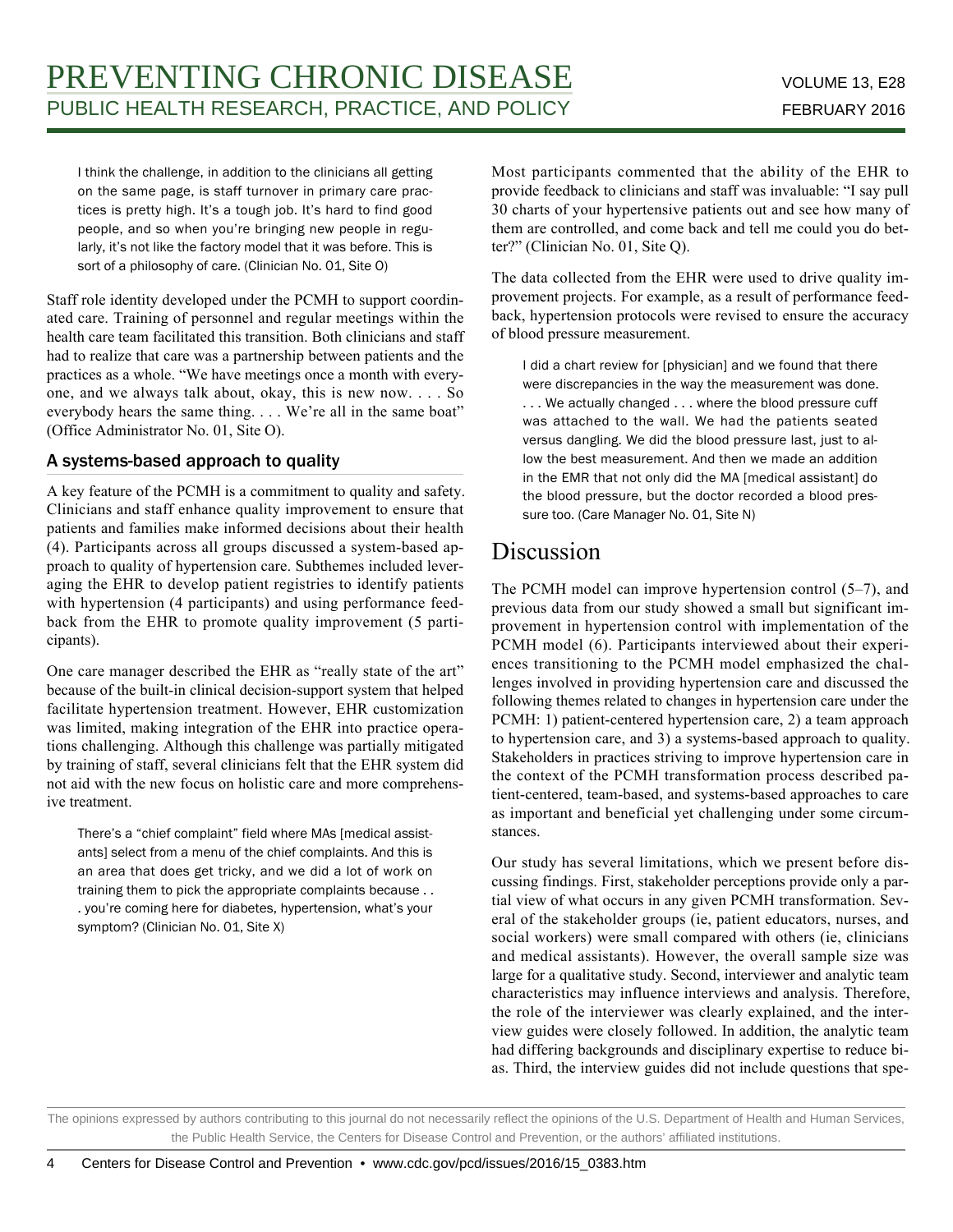cifically addressed hypertension. Instead, our analysis focused on people who spontaneously brought up hypertension; we cannot know who may have had experiences related to hypertension care but did not mention their experiences in the interview. We found that hypertension care was a high priority for participating sites. Fourth, cross-sectional data pertaining to a multiyear intervention were collected over a year-long period, which may result in recall bias. Fifth, the sample selected may not have reflected the perspectives of all stakeholders involved in PCMH, namely pharmacists and patients. The selection of study participants by participating sites may be a manifestation of the early stage of PCMH transformation in these practices. Future models may be more likely to encompass a wider range of stakeholders. Finally, the sample came from a single statewide dissemination and implementation model, which may limit generalizability with other models piloted in other regions. However, the sample included a broader range of practice types than previously sampled (17).

In contrast to previous qualitative work  $(9,10,18)$ , we examined hypertension management in the context of the PCMH, a model becoming widely adopted in primary care settings. Evidence suggests that implementation of key features of the PCMH model of care (patient-centered, team-based, and systems-based care) can improve the management of chronic medical conditions, including hypertension, through reduced health care costs, lower use of health care, and other mechanisms (19,20). In this work, processes of hypertension care were explored from the perceptions of clinicians and administrators, as well as other stakeholders, such as medical assistants, front office staff, patient educators, and social workers, providing a more dynamic and robust examination of hypertension care under the PCMH. Understanding staff needs and alignment of stakeholders' visions are important components of successful hypertension interventions (11).

Participants expressed excitement about improving hypertension care as part of PCMH transformation despite the process presenting new challenges for practices. In contrast to several other studies that found that cynicism dominated discussion of hypertension care because of a lack of treatment success (8–10), this study found that participants generally were optimistic about hypertension care and hypertension control improving with PCMH implementation. Additionally, although a lack of time and resources and patient-level factors (eg, low socioeconomic status, patient reluctance) have been described as barriers to improving hypertension care (8–10), participants in our study rarely focused on these constraints. In our study, although hypertension care was viewed as challenging, participants emphasized components of care management that were potentially modifiable and identified opportunities for practice growth and development.

Participants across all groups recognized that PCMH transformation required a shift from a focus on acute care to a patientcentered approach focused on managing chronic conditions. Participants, particularly staff and office administrators, discussed patient education and self-management support through personalized care plans as important features of a patient-centered approach to hypertension care under the PCMH. Other research found that patient-centered care is a central component of successful hypertension interventions (8,11,21)

A team-based approach to hypertension care was one of the most frequently discussed themes and appeared to be key to improving hypertension care among participating practices. Participants across all groups recognized that the provision of team-based hypertension care under the PCMH required a team of care providers collaborating to address the health needs of most patients. Training of personnel, especially medical assistants, facilitated role development, and clear communication and regular meetings of the health care team helped to ensure a collaborative approach to care. Evidence indicates that team-based care has increased the proportion of people with controlled blood pressure and reduced both systolic and diastolic blood pressure, especially when pharmacists and nurses were part of the team (22,23). Findings from qualitative research also indicate that better collaboration among health care providers is an important element of successful hypertension interventions (18).

A systems-based approach to quality in hypertension care emerged as the most extensively discussed theme, particularly among clinicians. Achieving a systems-based approach depended on the development of infrastructure, particularly the EHR, to identify atrisk populations with uncontrolled hypertension. Leveraging the EHR to provide performance feedback drove the development of quality improvement initiatives, such as the development of protocols to help standardize hypertension care. However, difficulty with the EHR also emerged as a key barrier to achieving a systems-based approach to quality in hypertension care. Participants noted that the inability to customize the EHR made integration into daily practice operations challenging. Although other studies identified different features of the EHR (ie, alerts, order sets, templates) that contribute to improved hypertension outcomes (24), the ability to customize the EHR is not widely discussed in the literature. EHR systems present challenges that should be addressed to enhance hypertension care under the PCMH.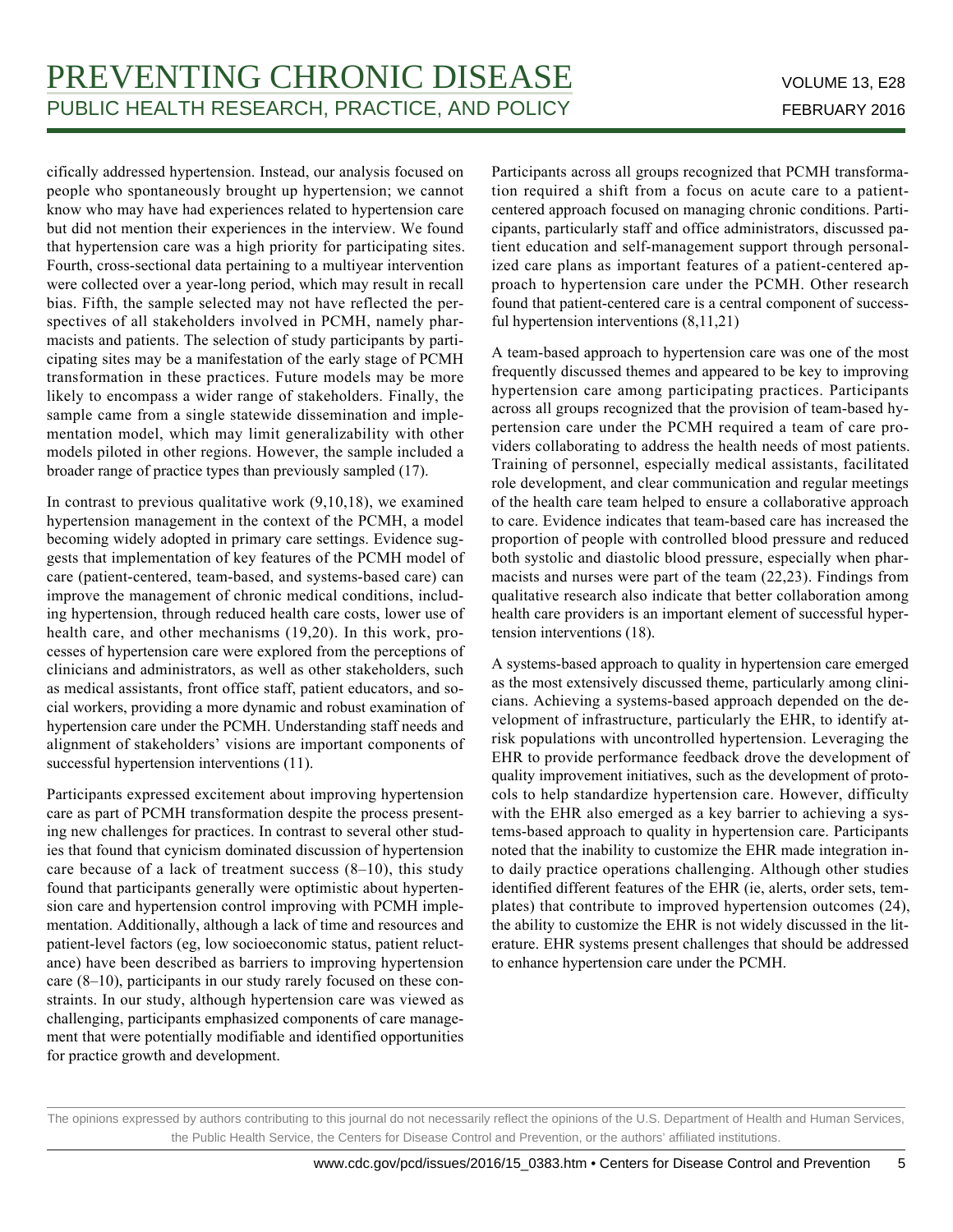Hypertension is a prevalent illness and its effective management is challenging. Improving hypertension care under the PCMH may involve a patient-centered and coordinated approach to care delivered by a team of providers who will implement systems-based quality improvements. These data suggest that the training of staff and clinicians may be vital to improving hypertension care under the PCMH. The development of infrastructure, particularly the EHR, may also be vital to improving the quality of hypertension care. Practices undergoing the PCMH transformation may consider perspectives of stakeholders about patient-centered, teambased, and systems-based approaches as they work to optimize hypertension care and improve clinical outcomes.

## Acknowledgments

This project was supported by a grant from the Agency for Healthcare Research and Quality (no. 5R18HS019150) and funds from Aetna Foundation. Dr Bogner was supported by an American Heart Association award (no. 13GRNT17000021), a National Institute of Mental Health R21 (no. MH094940), and a National Institute of Mental Health R34 (no. MH085880).

## Author Information

Corresponding Author: Hillary R. Bogner, MD, MSCE, Associate Professor, Center for Clinical Epidemiology and Biostatistics, Perelman School of Medicine, University of Pennsylvania, 9 Blockley Hall, 423 Guardian Dr, Philadelphia, PA 19104. Telephone: 215-746-4181. Email: hillary.bogner@uphs.upenn.edu.

Author Affiliations: Alison J. O'Donnell, Peter F. Cronholm, Katherine Kellom, Heather F. de Vries McClintock, Elise M. Kaye, Department of Family Medicine and Community Health, University of Pennsylvania, Philadelphia, Pennsylvania; Michelle Miller-Day, Department of Health and Strategic Communication, Chapman University, Orange, California; Robert Gabbay, Joslin Diabetes Center, Harvard Medical School, Boston, Massachusetts.

# References

- 1. Madhur MS, Maron DJ, Riaz K, Dreisbach AW, Harrison DG. Hypertension. The Medscape from WebMD Journal of Medicine; 2014. http://emedicine.medscape.com/article/ 241381-overview. Accessed June 15, 2015.
- 2. US Department of Health and Human Services. Healthy people. http://www.healthypeople.gov. Accessed June 27, 2015.
- 3. Bramlage P. Fixed combination of irbesartan and hydrochlorothiazide in the management of hypertension. Vasc Health Risk Manag 2009;5(1):213–24.
- 4. Patient-Centered Primary Care Collaborative. Defining the medical home. https://www.pcpcc.org/about/medical-home. Accessed January 6, 2016.
- Fifield J, Forrest DD, Burleson JA, Martin-Peele M, Gillespie 5. W. Quality and efficiency in small practices transitioning to patient centered medical homes: a randomized trial. J Gen Intern Med 2013;28(6):778–86.
- Gabbay RA, Bailit MH, Mauger DT, Wagner EH, Siminerio L. 6. Multipayer patient-centered medical home implementation guided by the chronic care model. Jt Comm J Qual Patient Saf 2011;37(6):265–73.
- 7. Liss DT, Fishman PA, Rutter CM, Grembowski D, Ross TR, Johnson EA, et al. Outcomes among chronically ill adults in a medical home prototype. Am J Manag Care 2013; 19(10):e348–58.
- 8. Howes F, Hansen E, Williams D, Nelson M. Barriers to diagnosing and managing hypertension — a qualitative study in Australian general practice. Aust Fam Physician 2010; 39(7):511–6.
- 9. Howes F, Hansen E, Nelson M. Management of hypertension in general practice — a qualitative needs assessment of Australian GPs. Aust Fam Physician 2012;41(5):317–23.
- 10. Howes F, Warnecke E, Nelson M. Barriers to lifestyle risk factor assessment and management in hypertension: a qualitative study of Australian general practitioners. J Hum Hypertens 2013;27(8):474–8.
- 11. Matson Koffman D, Granade SA, Anwuri VV. Strategies for establishing policy, environmental, and systems-level interventions for managing high blood pressure and high cholesterol in health care settings: a qualitative case study. Prev Chronic Dis 2008;5(3):A83.
- NVivo qualitative data analysis software, version 9. Doncaster 12. (AU): QSR International; 2010.
- 13. Crabtree BF, Miller WL. Doing qualitative research in primary care: multiple strategies. 2nd edition. Newbury Park (CA): Sage Publications; 1999.
- 14. Glaser BG, Strauss AL. The discovery of grounded theory: strategies for qualitative research. New York (NY): Aldine Publishing; 1967.
- 15. Charmaz K. Grounded theory: objectivist and constructivist methods. In: Denzin NK, Lincoln YS, editors. Handbook of qualitative research. Thousand Oaks (CA): Sage Publications; 2000.

The opinions expressed by authors contributing to this journal do not necessarily reflect the opinions of the U.S. Department of Health and Human Services, the Public Health Service, the Centers for Disease Control and Prevention, or the authors' affiliated institutions.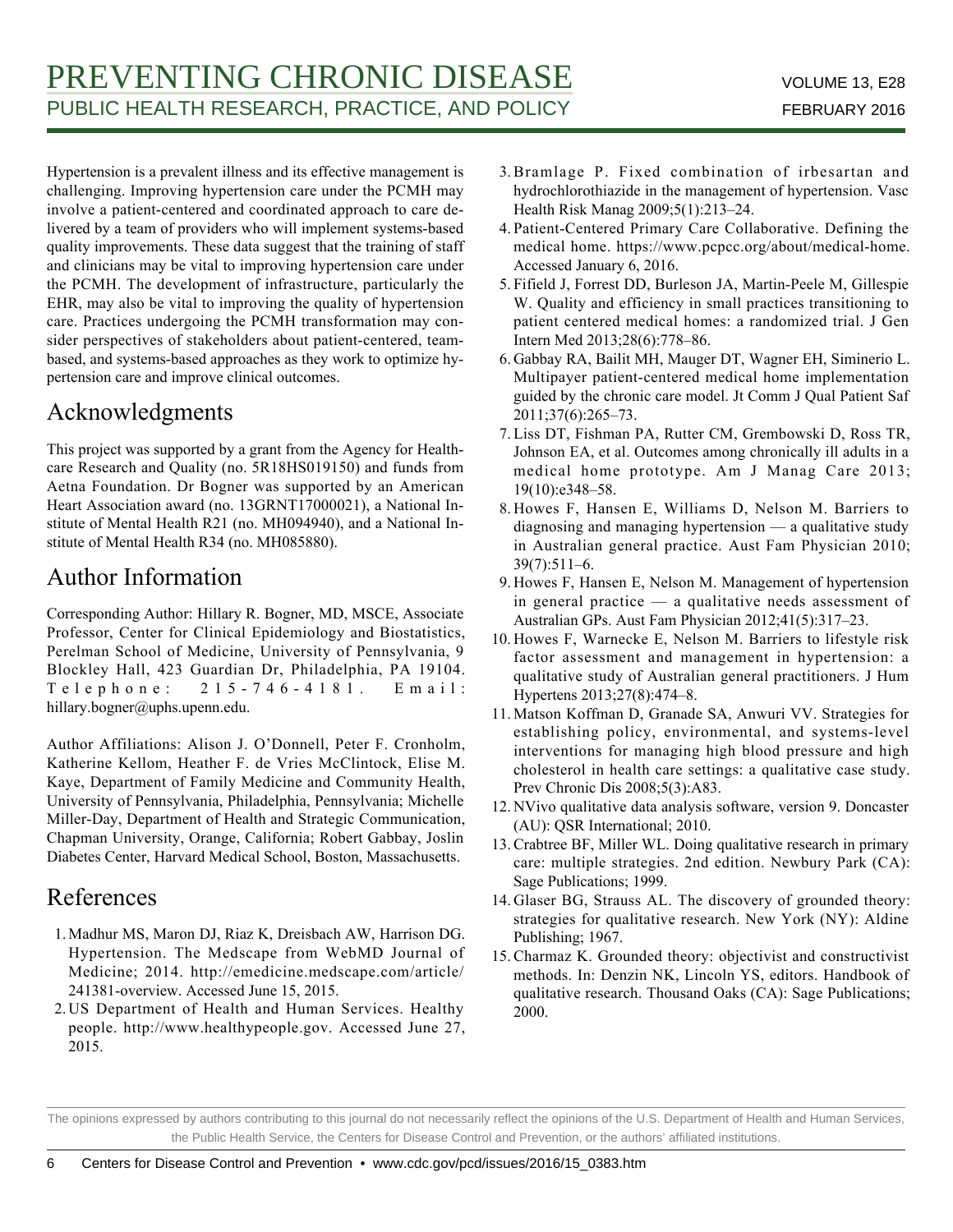- 16. Miller WL, Crabtree BF. The dance of interpretation. In: Miller WL, Crabtree BF, editors. Doing qualitative research in primary care: multiple strategies. 2nd edition. Newbury Park (CA): Sage Publications; 1999. p. 127–43.
- 17. Crabtree BF, Nutting PA, Miller WL, Stange KC, Stewart EE, Jaen CR. Summary of the National Demonstration Project and recommendations for the patient-centered medical home. Ann Fam Med 2010;8 Suppl 1:S80-90; S2.
- 18. Tobe SW, Moy Lum-Kwong M, Von Sychowski S, Kandukur K. Hypertension management initiative: qualitative results from implementing clinical practice guidelines in primary care through a facilitated practice program. Can J Cardiol 2013; 29(5):632–5.
- 19. Bodenheimer T, Wagner EH, Grumbach K. Improving primary care for patients with chronic illness: the chronic care model, part 2. JAMA 2002;288(15):1909–14.
- Mead N, Bower P. Patient-centred consultations and outcomes 20. in primary care: a review of the literature. Patient Educ Couns 2002;48(1):51–61.
- 21. Nwachuku CE, Bastien A, Cutler JA, Grob GM, Margolis KL, Roccella EJ, et al. Management of high blood pressure in clinical practice: perceptible qualitative differences in approaches utilized by clinicians. J Clin Hypertens (Greenwich) 2008;10(11):822–9.
- 22. Proia KK, Thota AB, Njie GJ, Finnie RK, Hopkins DP, Mukhtar Q, et al.;Community Preventive Services Task Force. Team-based care and improved blood pressure control: a community guide systematic review. Am J Prev Med 2014; 47(1):86–99.
- 23. Task Force on Community Preventive Services. Guide to community preventive services. Cardiovascular disease prevention and control: interventions engaging community health workers. http://www.thecommunityguide.org/cvd/ CHW.html. Accessed January 6, 2016.
- 24. Millery M, Shelley D, Wu D, Ferrari P, Tseng TY, Kopal H. Qualitative evaluation to explain success of multifaceted technology-driven hypertension intervention. Am J Manag Care 2011;17(12 Spec No.):SP95-102.